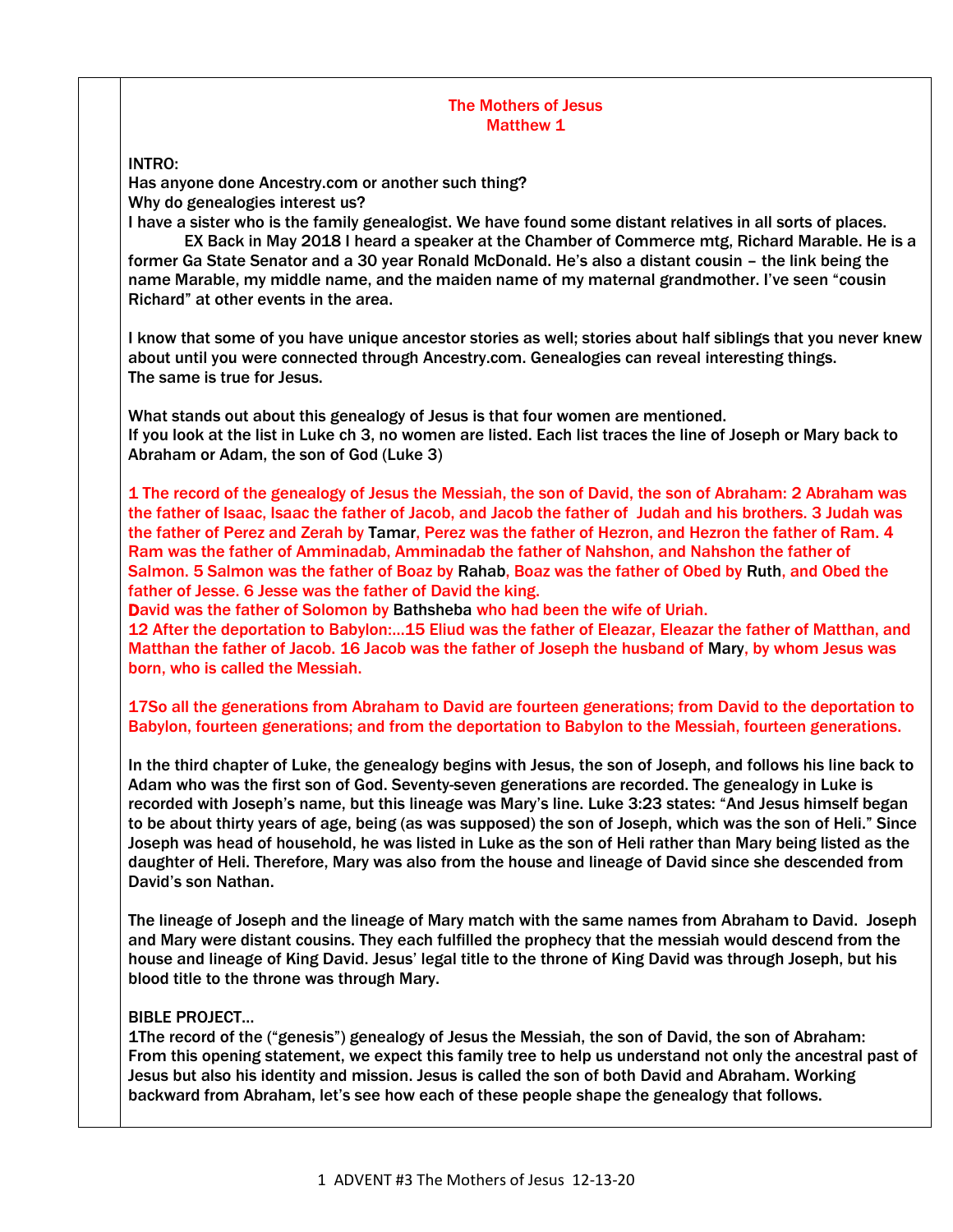Son of Abraham

By calling Jesus the "son of Abraham," the author is connecting Jesus to the father of the people of Israel. Abraham represents the moment when God selected and separated his family from the rest of the nations all the way back in the book of Genesis. It was through these Israelite people that God promised to bring blessing to all of humanity (Gen 12:1-3

By linking Jesus to Abraham, Matthew is bringing reader's attention back to the promise of God's rescue plan for the world. He wants us to see that Jesus is the long-awaited son of Abraham who will bring God's blessing to all humanity. But how, exactly? The fulfillment comes through the second key figure in the genealogy: David.

NOW, let's look at the unique appearance of four women in the genealogy of Matthew: Tamar, Rahab, Ruth, and Bathsheba. All four are either non-Israelites or connected to non-Israelite families. Not only is it unconventional for Matthew to list these female names in an all-male genealogy, but these particular women are all associated with potential sex scandals. Matthew could have highlighted Jesus' connection to Sarah, Rebecca, and Rachel, the matriarchs of Israel. But instead, he mentions Canaanites, prostitutes, and Moabite women, who would be associated with Israel's sin and covenant failure.

# Matthew wants his readers to see that God has been using all types of people to move his plan forward. This portrait of an inclusive God and kingdom will continue to appear beyond Matthew's genealogy into the rest of his gospel. He will continue to include the rejects and outsiders into his community of faith. - Bible Project

The list in Matthew 4:23-24 shows that Jesus attracted and served the people by healing every kind of disease and every kind of sickness among them. 24 The news about Him spread throughout all Syria; and they brought to Him all who were ill, those suffering with various diseases and pains, demoniacs, epileptics, paralytics; and He healed them

And this non-Israelite strand in Jesus' family history will expand even wider in his final commission to his followers to go and "make disciples of all the nations" (Matt 28:19

The purpose of the two genealogies is to demonstrate that Jesus was in the complete sense a descendant of David. Through His foster father, Joseph, He inherited—by law—the royal line, albeit a deposed line according to Jeremiah 22:28–30. More importantly through His mother He was a flesh and blood descendant of King David. Thus, Jesus had the proper credentials for the throne of David.

So, what about one of the women listed, Tamar? Is she listed because she is the moral example to follow? No.

Neither is her father-in-law, Judah, as in "David and Jesus from the line of Judah, or the Lion of the tribe of Judah, or the scepter shall not depart from Judah until Shiloh comes." THAT JUDAH

The theme of this story is not "here's how to live a good life so God will bless you, but rather "here is how the grace of God breaks out into lives that would sink under their own flaws and sins.

The Judah and Tamar narrative is in Gen 38. It is an odd interruption of the larger Joseph narrative, but if fills in the sordid background of a segment of the genealogy of Jesus. Honestly, most of us would prefer to leave this storyline out of our family history.

In Gen 37 we get the beginning of the Joseph story – the coat of many colors, the boasting of Joseph, the jealousy of his brothers and their plot to kill him.

Judah says, "No, let's not kill him when we can sell him and get some money". They sold him, took the coat, dipped it in the blood of a male goat (a KID) and went to Jacob and said, "RECOGNIZE THIS?"

Jacob saw it was Joseph's coat and he was greatly distressed and mourned for many days.

Then we get a side story of Judah and Tamar – chap 38… Here's the short PG-13 version: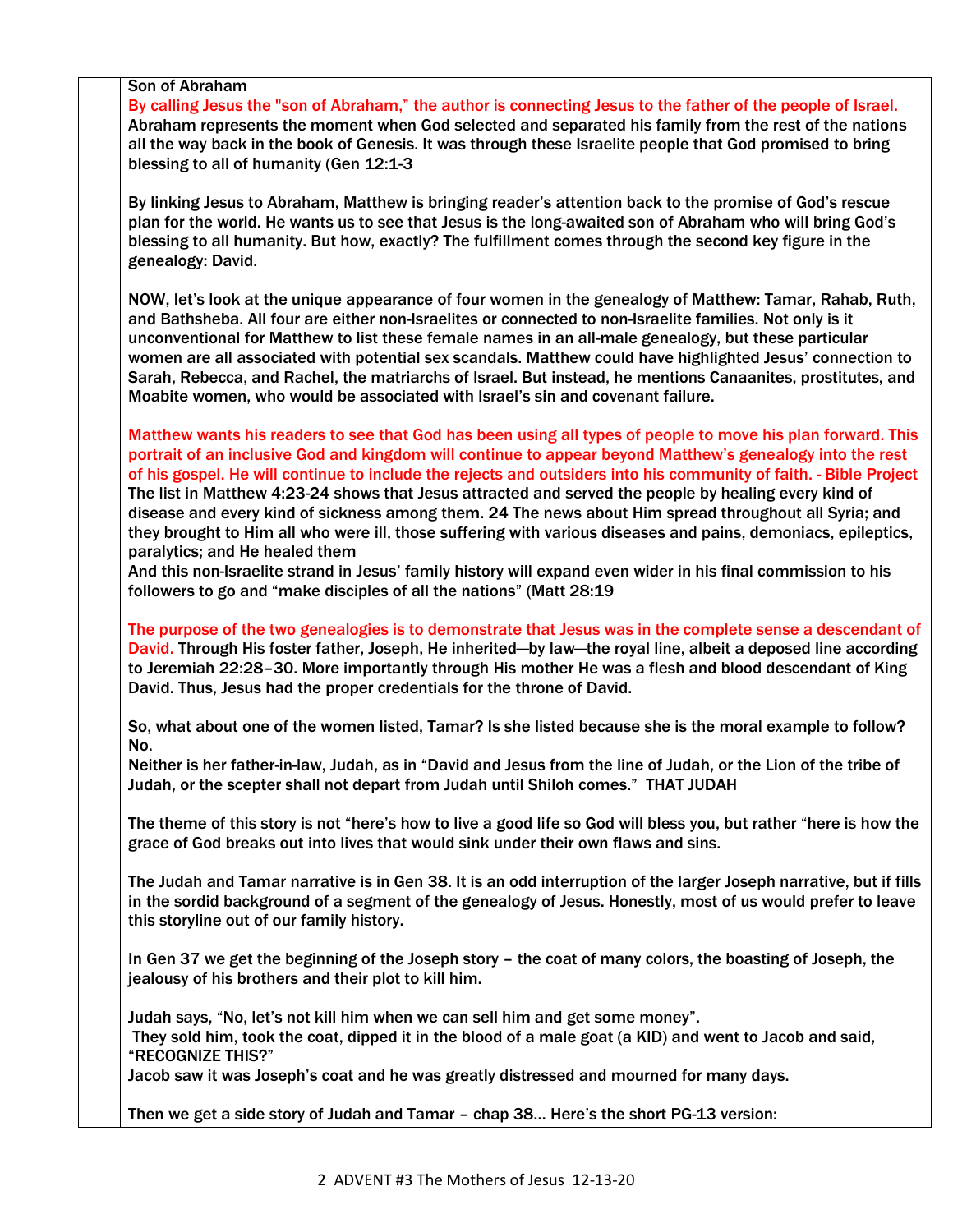Judah has two sons, Er and Onan, who married Tamar, one at a time. Each died because they did evil and God took their lives. Judah promised Tamar his third son to be her husband once he got old enough, but he did not keep that promise.

Tamar had given up hope then she heard that Judah was in the area, and she was upset about not being able to marry the third son, so she covered her face (masks have been around for a long time) and sat in the gateway of the city. Judah arrives, sees her and assumes she is a temple prostitute, they negotiate a price, he "knows" her, and leaves, having promised to send his payment later. He did leave his signet seal, cord and staff with her as collateral.

When Judah sends the kid (male goat) to secure the return of his items, he is told that the woman at the gate is not there, and that there has NEVER been a "temple prostitute" in that city. Judah decides to drop the matter lest he be a laughing stock. For him it is the end of the story…UNTIL he gets word that Tamar is pregnant. His response is over the top, "Bring her out and let her be burned." He STILL doesn't know that he is the father of the child.

As Tamar is being brought out she sends the seal, cord and staff to Judah and says, "I am with child by the man to whom these belong. RECOGNIZE THIS?" (the same Hebrew phrase Judah and the brothers used with Jacob in ch. 37)

An old Rabbi commentary on chapter 38 "The blessed one says "Judah deceived his father with a kid, and Tamar deceives Judah with a kid. Judah said to his father "RECOGNIZE THIS?" "haker na", so Tamar says to him RECOGNIZE THESE?" haker na.

Tamar went on the give birth to twins, Perez and Zerah. Perez is in the line of Judah that continues on to Jesus. So the interlude in Gen 38 explains how she enters the genealogy of Jesus through the strange redemptive Providence of God.

And now WE CAN go before the Father pleading the blood of Christ, our Savior, as we come clothed in His righteousness saying, "Recognize this?" And God DOES recognize the righteousness of His Son.

The angels recognized it in their announcement to Joseph: Matt 1:20 behold, an angel of the Lord appeared to him in a dream, saying, "Joseph, son of David, do not be afraid to take Mary as your wife; for the Child who has been conceived in her is of the Holy Spirit. 21 She will bear a Son; and you shall call His name Jesus, for He will save His people from their sins."

The Wise Men recognized it in their quest for the baby born as King. Matthew 2 1 Now after Jesus was born in Bethlehem of Judea in the days of Herod the king, A caste of wise men specializing in astronomy, astrology, and natural science from the east arrived in Jerusalem, saying, 2"Where is He who has been born King of the Jews? For we saw His star in the east and have come to worship Him."

Mary, the mother of Jesus, is the last of the women mentioned in the genealogy of Jesus.

Mary recognized it in her song. Luke 1 46 And Mary said: "My soul exalts the Lord, 47 And my spirit has rejoiced in God my Savior.

As we come to the Table we also say "Recognize these?" The bread and the cup represent the wounds of Christ for our Salvation.

And Friends, the Father does recognize the wounds of His Son. In the strange Providence of Redemption

Is 53:10 The Lord was pleased to bruise him; he has put him to grief;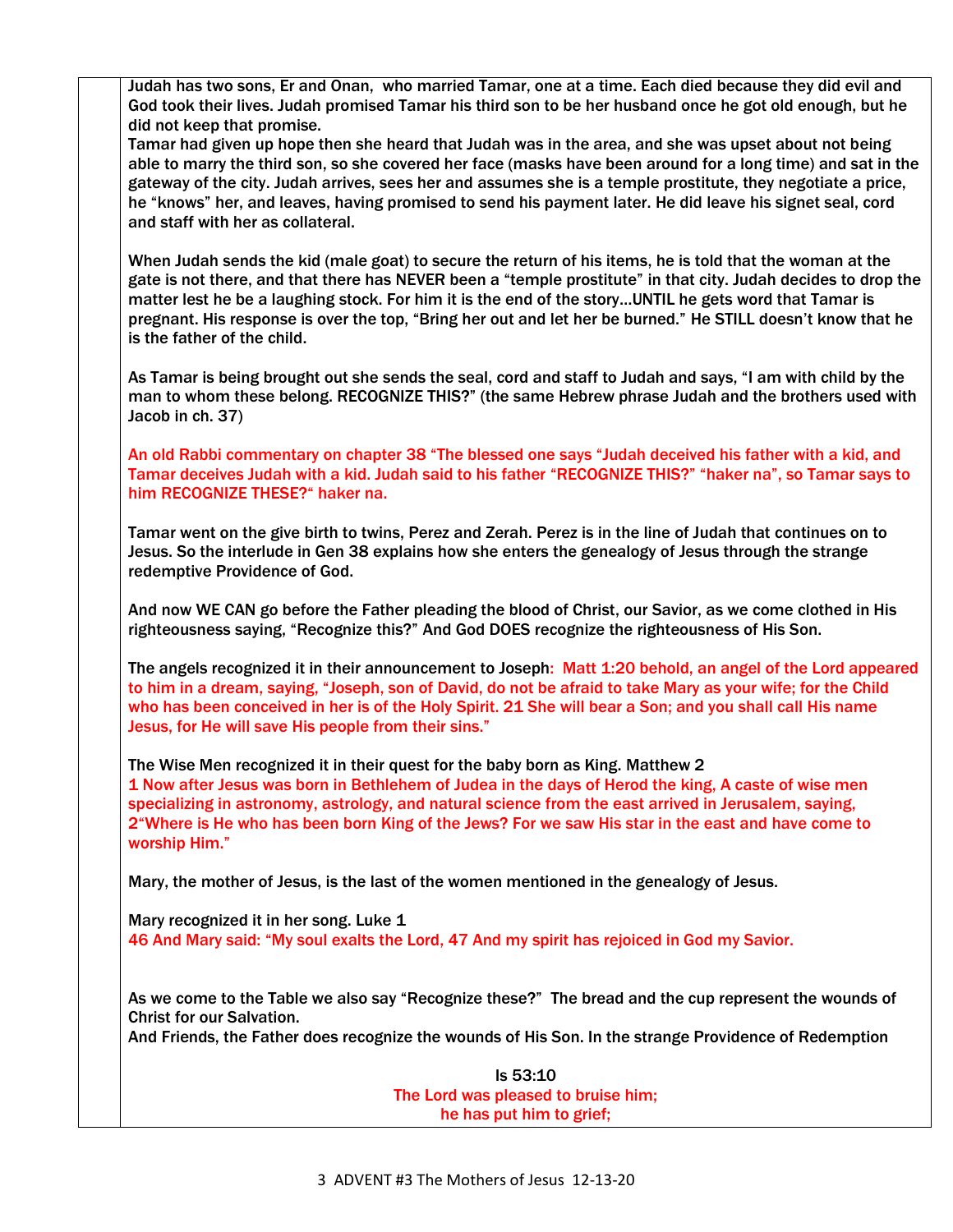# when he makes himself an offering for sin, he shall see his offspring, he shall prolong his days; the pleasure of the Lord shall prosper in his hand.

Friends we are His offspring if our hearts have been changed and we can say, "In the bread and the cup I recognize the work of Christ for me."

If you can't say that, then don't partake.

Otherwise we can hold these elements and before the Father we say, "Recognize these? I claim and proclaim the work of Christ to bring me forgiveness, acceptance, and everlasting life."

> This, this is Christ the King Whom shepherds guard and angels sing Haste, haste, to bring Him laud The Babe, the Son of Mary